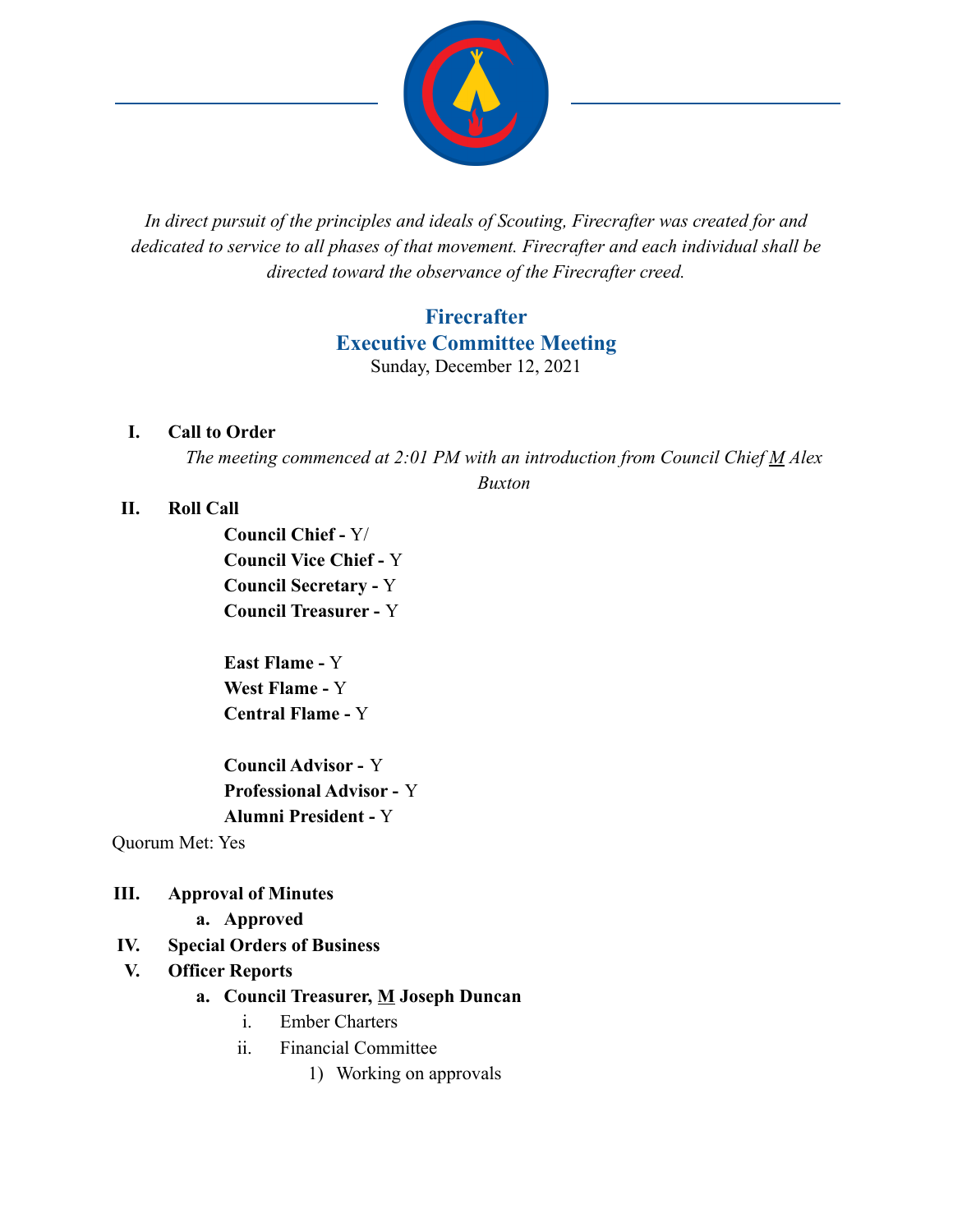

# **b. Council Secretary, M Christopher III**

- i. Communication Workshop
	- 1) Going to talk about email conduct

## **c. Council Vice Chief, M Marcus Beckmann**

- i. Summer Camp Create a camp promotion video
	- 1) Put together with the exception of a rep for Belzer
	- 2) Lone troop program

## **d. Council Chief, M Alex Buxton**

- i. Governors Luncheon
	- 1) Free to attend
	- 2) Please register if you want to go, email Alex Buxton at [councilchief@firecrafter.org](mailto:councilchief@firecrafter.org)
	- 3) There is a \$10 parking fee
- ii. Spring Fellowship
	- 1) We have a coordinator, Isaac Thomas
- iii. Golden Attendance Award
	- 1) It was approved
	- 2) Requirement were slightly changed
	- 3) The requirements can be done concurrently
	- 4) Requirements for new members?
	- 5) We want the January CCM to be the day of midwinter dinner at 4pm
- iv. Fall Frenzy
	- 1) We need a chairman

## **VI. Advisor Reports**

## **a. Council Advisor, M Ryan Kelleher**

- i. Patch order is in transit
- ii. Council requests that we support projects on monuments
- iii. General Maintenance needs done on our firecrafter monument at Belzer, and it needs to be relocated because of renovations
- iv. Firecrafter monument at Ransburg needs to be repaired
- v. We need to figure out more details at next ECM

## **b. Professional Advisor, Matt Keck XXX**

- i. Camp related goals
- ii. Attending camp is crucial for a scouts journey into Firecrafter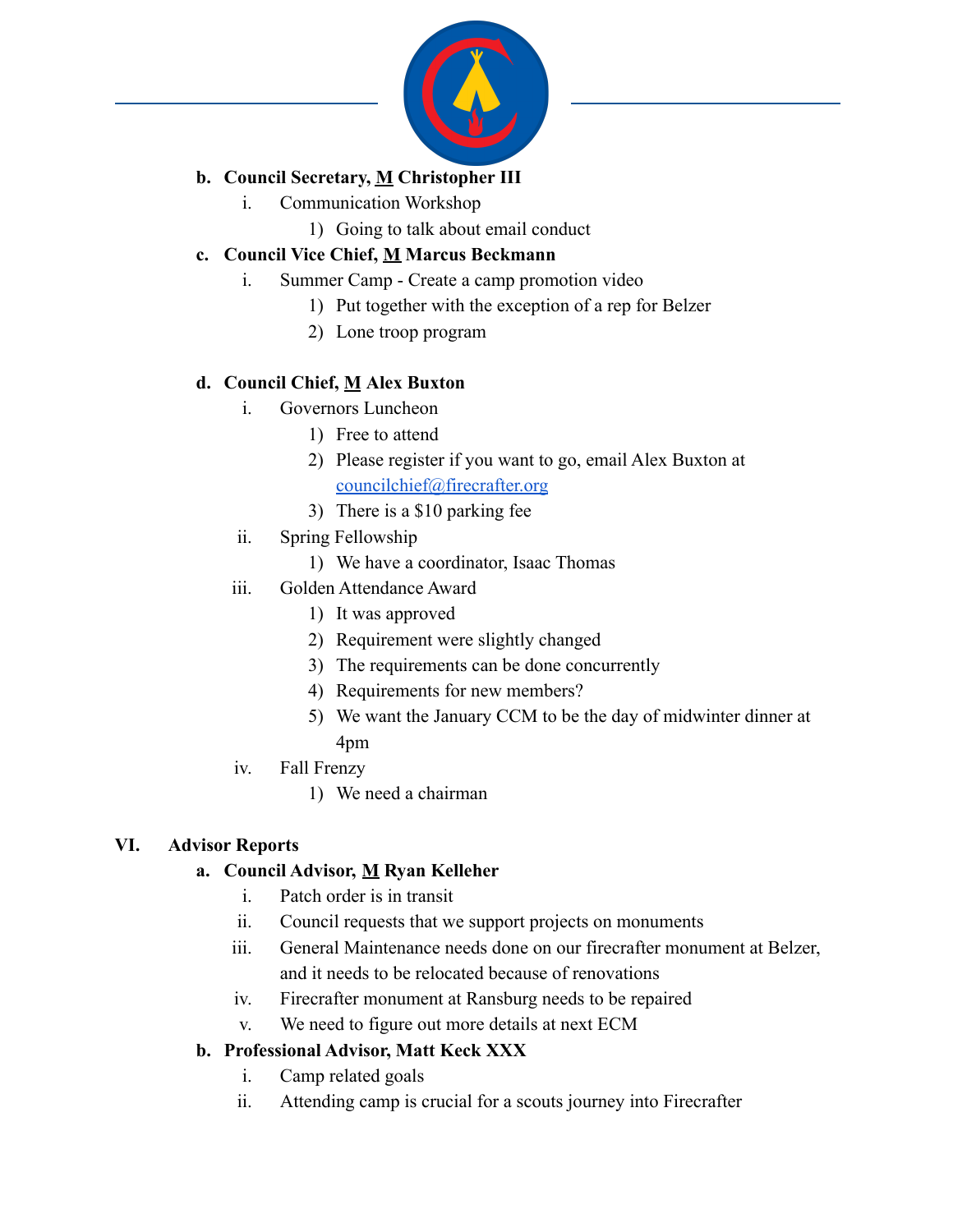

- iii. We need to tell people how to register for camp
- iv. Cub Scouts need a different approach because they need more encouragement to know why they should want to go to camp
- v. Need to have a focus on Cub Scouts

### **c. Alumni President, M Denise Andrews**

- i. We are looking for a higher registration for events
- ii. We need to highlight our speaker
- iii. Think about things that can get youth to want to come to events like midwinter dinner

#### **VII. Old Business**

- a. Firecrafter Postcard
	- i. It happened, people got it
	- ii. Overall seems to be a liked thing

## **VIII. New Business**

- a. MWD
	- i. Report by Heath Sprague XXX
		- 1) Senator Jeff Raatz is our speaker
		- 2) Sophie Swift is going to talk about working at camp
		- 3) Pass the hat campaign
		- 4) Monument program
		- 5) Potential red carpet
			- (a) Live stream interviewing members
		- 6) Have the trading post open
	- ii. Award Presentations
		- 1) Present applicants for Scott award
		- 2) To nominate people for the award go to the website
	- iii. Ember Breakout During MWD
	- iv. 5:30 Ember mixer
- b. SM Belt Buckles
	- i. Mount rushmore of important firecrafters through the decades
		- 1) Stanley Norton, Paxton Unger, Francis Belzer, Rex Pruitt, Aunt Stella
		- 2) Use names instead of pics
			- (a) The History- 1920's
	- ii. We need to decide the first few people who would be on it
- c. 15% Surplus \$690
	- **i. Camperships send a less fortunate scout to camp**